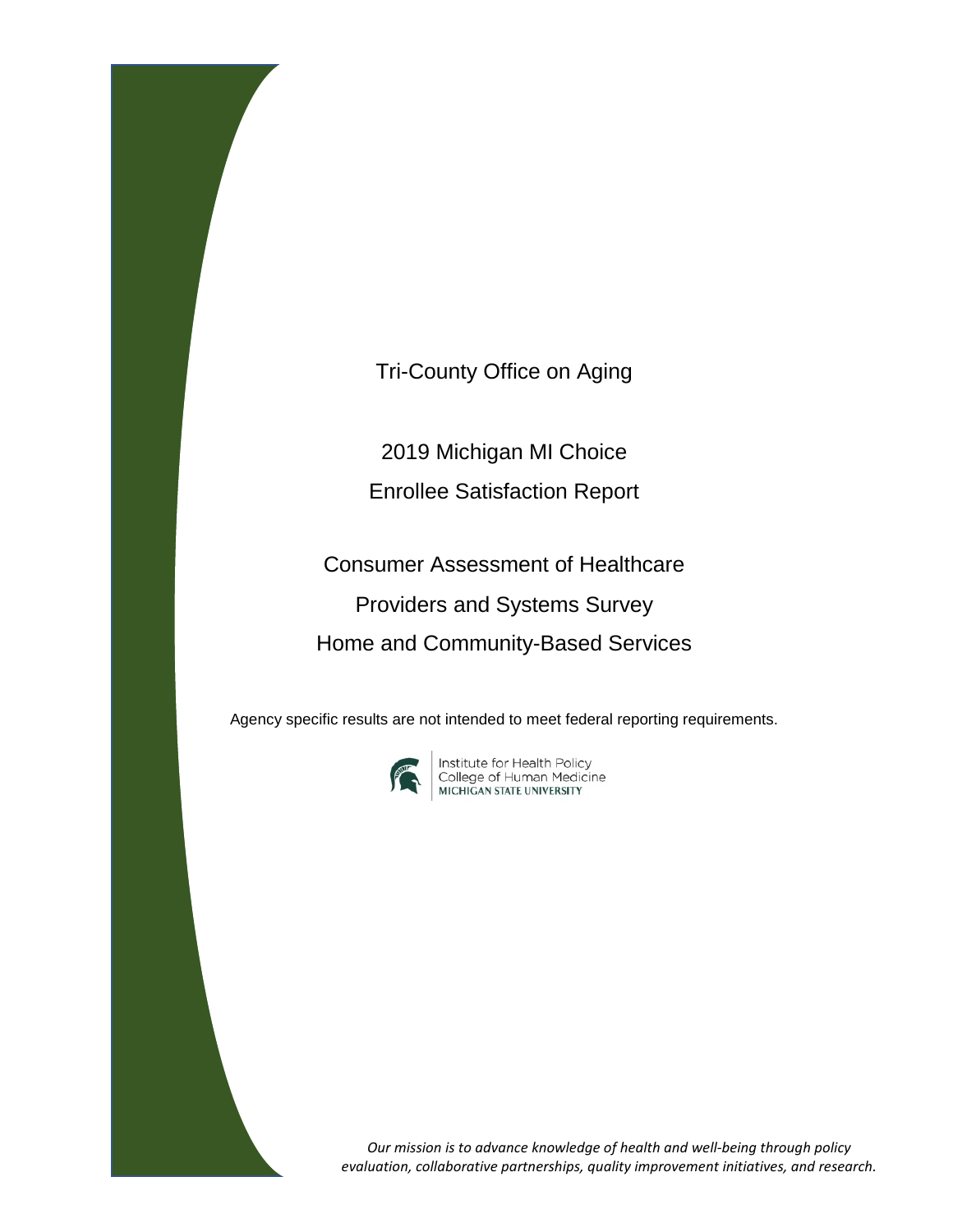

### **Introduction**

The goal of the MI Choice Enrollee Satisfaction Survey is to provide performance feedback that is actionable and that will aid in improving patient-centered service delivery. The CAHPS Home and Community-Based Services Survey was selected because (1) it is the most widely used survey with benchmarking and standardized questions for assessing patient experiences in the United States, (2) the survey tool and technical guidance is publicly available from the Agency for Healthcare Research and Quality, (3) the survey has a strong track record of rigorous scientific development and testing to ensure reliability and validity, and (4) the survey is commonly used as the federal reporting standard to the Centers for Medicaid and Medicaid Services.

## Methodology

There were 8,729 enrollees who met the following criteria for the sampling frame: (1) enrolled in the MI Choice program for at least three months between February and April 2019; (2) had at least one claim during that time period; (3) 18 years of age or older; and (4) did not participate in the 2018 MI Choice Enrollee Satisfaction Survey. A random number methodology per agency was then applied resulting in 3,417 enrollees being including in the telephone sample frame. The sampling frame for the Tri-County Office on Aging was 150 with 25 completed surveys.

Prior to the survey administration, a pre-notification letter was sent informing enrollees to anticipate a telephone call. Enrollees were assured that the survey was being sponsored by the State of Michigan and answers kept confidential by Michigan State University.

MI Choice enrollees completed the telephone survey from May to September 2019. The survey was considered viable for inclusion if the respondent answered three cognitive screening questions with valid responses: (1) Does someone come into your home to help you? (2) How do they help you? and (3) What do you call them?

Survey results were standardized to a 100-point scale with mean scores calculated in accordance with the Technical Assistance Guide for Analyzing Data from the CAHPS Home and Community-Based Services Survey. Less than five percent of the respondents opted to use the alternative responses where options are presented as "mostly yes" or "mostly no" instead of a more cognitively challenging Likert-type scale. The alternative responses were also converted to the standardized scale.

Statewide and agency specific calculations are provided within this report. Please note that agency results are informational only and not intended for federal reporting. Official reporting of CAHPS results requires 100 valid surveys per unit of analysis completed by an approved vender. Cells under five were either suppressed or excluded from presentation because of the instability of reporting small numbers.

## **Demographics**

Tri-County respondents were more likely to be male and more educated compared to the overall demographic profile for the survey (44.0% vs. 33.1% and 54.2% vs. 43.4%; respectively) as shown in Table 1.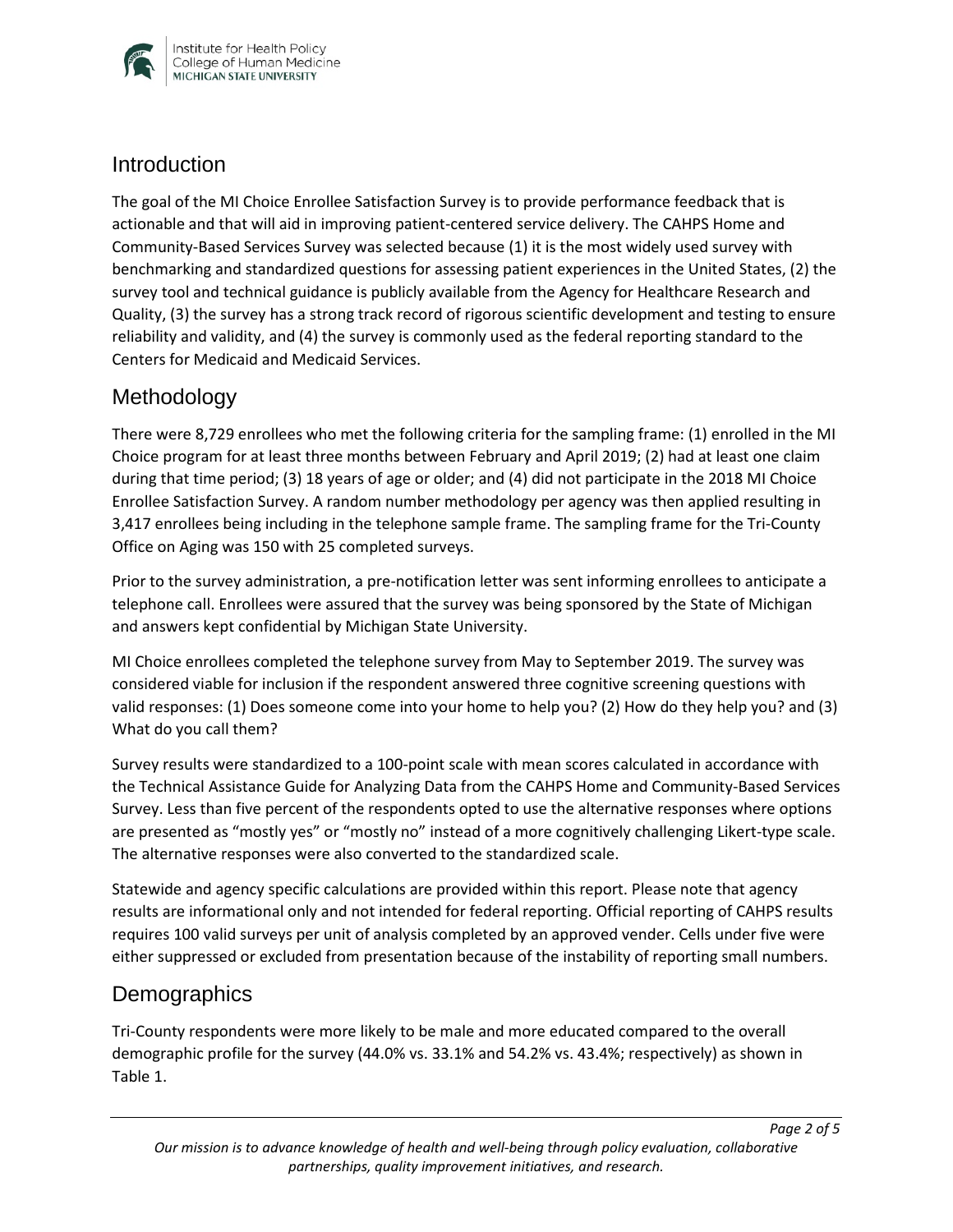

| Penisyispinsy          |                      |              |     |                   |                |  |  |  |
|------------------------|----------------------|--------------|-----|-------------------|----------------|--|--|--|
|                        | <b>Response</b>      | <b>State</b> |     | <b>Tri-County</b> |                |  |  |  |
| <b>Demographics</b>    |                      | %            | #   | %                 | #              |  |  |  |
| Age                    | 18-64 years old      | 40.3         | 242 | 40.0              | 10             |  |  |  |
|                        | 65+ years old        | 59.7         | 359 | 60.0              | 15             |  |  |  |
| Gender                 | Female               | 66.9         | 402 | 56.0              | 14             |  |  |  |
|                        | Male                 | 33.1         | 199 | 44.0              | 11             |  |  |  |
| <b>Education Level</b> | High School or Less  | 56.6         | 328 | 45.8              | 11             |  |  |  |
|                        | Some College or More | 43.4         | 252 | 54.2              | 13             |  |  |  |
| Race                   | White                | 71.0         | 427 | 64.0              | 16             |  |  |  |
|                        | <b>Black</b>         | 18.8         | 113 | 20.0              | 5              |  |  |  |
|                        | Hispanic             | 3.0          | 18  | s                 | $\mathbf{1}$   |  |  |  |
|                        | Other                | 5.2          | 31  | s                 | $\overline{2}$ |  |  |  |
|                        | Unknown              | 2.0          | 12  | S                 | $\mathbf{1}$   |  |  |  |
| <b>Mental Health</b>   | Scale from 1-100     | 59.5         | 595 | 56.0              | 25             |  |  |  |
| <b>Overall Health</b>  | Scale from 1-100     | 47.9         | 587 | 49.2              | 24             |  |  |  |

## **Table 1 Demographics**

*'s' indicated suppressed due to cell size less than 5.* 

## **Results**

The CAHPS survey asks 46 questions which can be grouped into 11 domains of objective and actionable information for quality improvement. These domains address issues such as unmet need, physical safety, helpfulness of the case manager, the quality of the patient-caregiver relationship, and the respondent's feelings of self-determination. CAHPS domain results are presented in Table 2.

Tri-County Office on Aging scored at least five-percentage points lower than the state average on (1) Global Rating; (2) Staff Listen & Communicate Well; (3) Case Manager is Helpful; and (4) Planning Your Time & Activities. The remaining CAHPS domains were within five-percentage points of the state average.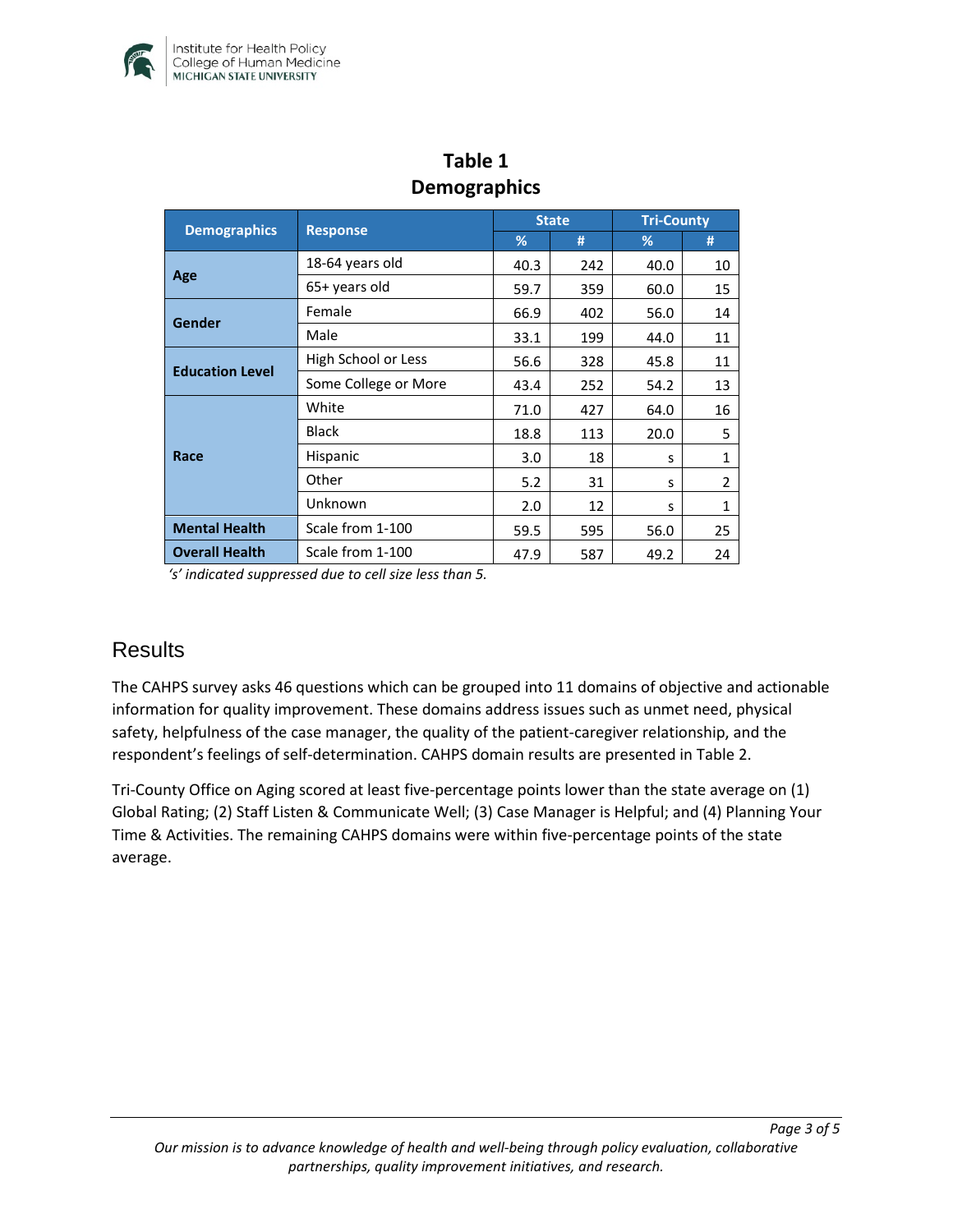

| <b>Category</b>                                                     | <b>Question</b>                                                                    |      | <b>Tri-County</b><br>Percent<br>$n=25$ |
|---------------------------------------------------------------------|------------------------------------------------------------------------------------|------|----------------------------------------|
| <b>Global Ratings</b><br><b>Measures</b>                            | <b>Category Score</b>                                                              |      | 85.8                                   |
|                                                                     | Global Rating of Personal Assistance and Behavioral Health Staff                   |      | 92.1                                   |
|                                                                     | <b>Global Rating of Case Manager</b>                                               |      | 79.5                                   |
| <b>Recommendation</b><br><b>Measures</b>                            | <b>Category Score</b>                                                              |      | 91.6                                   |
|                                                                     | Recommendation of Personal Assistance and Behavioral Health Staff                  |      | 98.6                                   |
|                                                                     | Recommendation of Case Manager                                                     |      | 84.5                                   |
| <b>Staff are reliable</b><br>and helpful                            | <b>Category Score</b>                                                              |      | 93.5                                   |
|                                                                     | Staff come to work on time                                                         |      | 94.7                                   |
|                                                                     | Staff work as long as they are supposed to                                         |      | 94.7                                   |
|                                                                     | Someone tells you if staff cannot come                                             |      | 90.6                                   |
|                                                                     | Staff make sure you have enough privacy for dressed, shower, bathing               | 93.3 | 93.8                                   |
| <b>Staff listen and</b><br>communicate<br>well                      | <b>Category Score</b>                                                              | 94.9 | 89.9                                   |
|                                                                     | Staff treat you with courtesy and respect                                          |      | 95.8                                   |
|                                                                     | Staff explanations are easy to understand                                          |      | 95.6                                   |
|                                                                     | Staff treat you the way you want them to                                           |      | 90.8                                   |
|                                                                     | Staff explain things in a way that is easy to understand                           |      | 94.4                                   |
|                                                                     | Staff know what kind of help you need with everyday activities                     |      | 95.8                                   |
| <b>Case Manager is</b><br><b>Helpful</b>                            | <b>Category Score</b>                                                              | 94.5 | 81.8                                   |
|                                                                     | Able to contact this case manager when needed                                      | 97.8 | 92.9                                   |
|                                                                     | Case manager helped when asked for help with getting or fixing<br>equipment        |      | 75.0                                   |
|                                                                     | Case manager helped when asked for help with getting other changes<br>to services  | 91.4 | 77.5                                   |
| <b>Choosing the</b><br><b>Services that</b><br><b>Matter to You</b> | <b>Category Score</b>                                                              | 90.9 | 89.0                                   |
|                                                                     | Person-centered service plan included all of the things that are<br>important      |      | 82.1                                   |
|                                                                     | Staff knows what's on the service plan, including the things that are<br>important | 95.4 | 95.8                                   |

# **Table 2 2019 MI Choice Enrollee Satisfaction Survey**